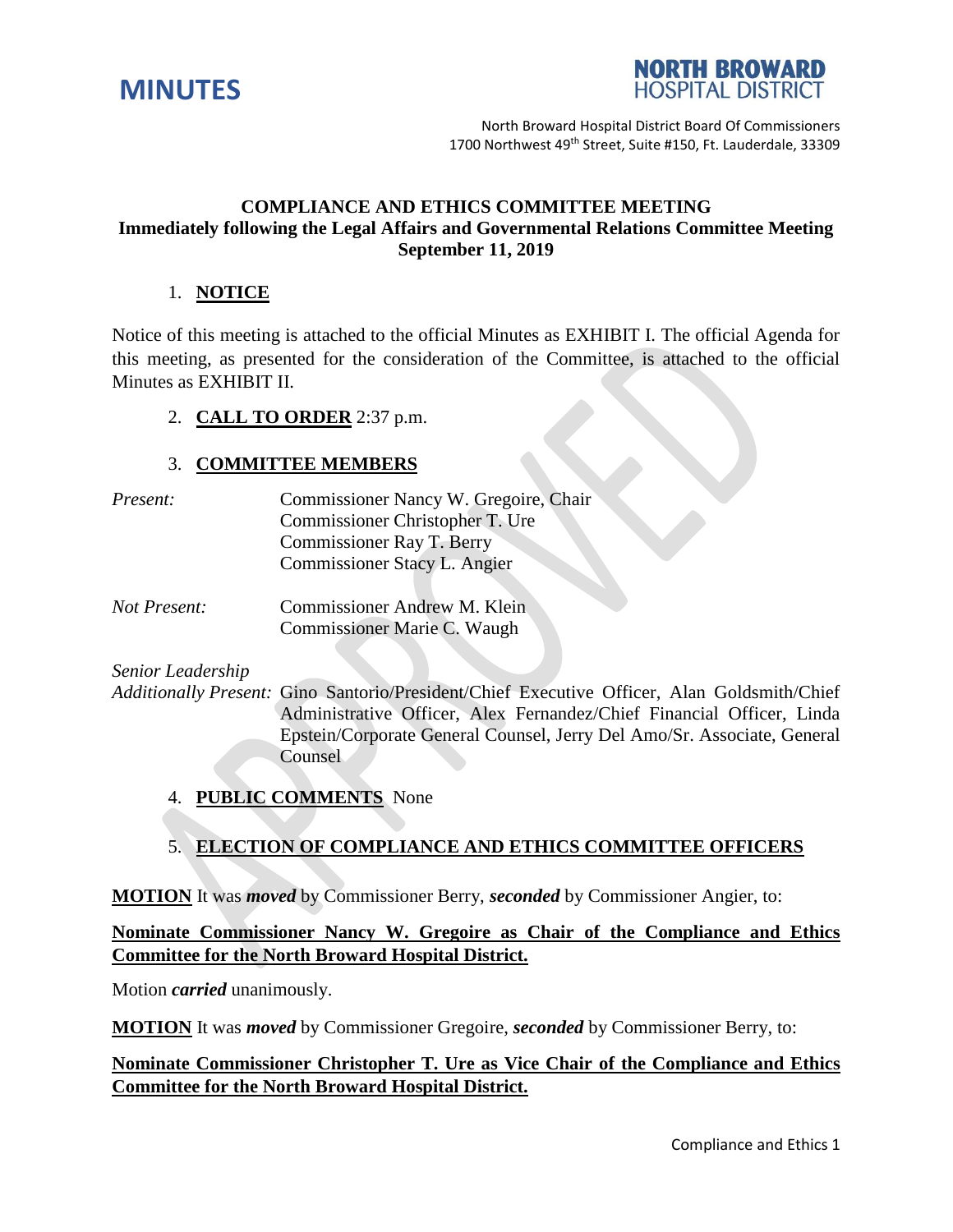



North Broward Hospital District Board Of Commissioners 1700 Northwest 49<sup>th</sup> Street, Suite #150, Ft. Lauderdale, 33309

Motion *carried* unanimously.

## 6. **APPROVAL OF MINUTES**

6.1. Approval of Compliance and Ethics Committee meeting minutes, dated August 21, 2019

**MOTION** It was *moved* by Commissioner Angier, *seconded* by Commissioner Berry, to:

#### **Approve the Compliance and Ethics Committee meeting minutes, dated August 21, 2019.**

Motion *carried* unanimously.

#### 7. **TOPIC OF DISCUSSION**

- 7.1. Chief Compliance Officer Report Brian Kozik
	- 7.1.1. Compliance Update

Mr. Kozik reported that closing meetings were currently taking place with regional CEOs to review results of the following audits

- o Focus Arrangement
- o Leases
- o Call Coverage
- o Medical Directorship

The following audits were still in progress and not yet completed

- o Observation Stay/Condition code 44
- o Acute Care Discharge Transfer
- o Completed Home Health Claims (completed, report in drafting stage, closing meeting pending)
- o Physicians at Teaching Hospital (PATH) Review for Modifier Reporting: SafeGuard retained by CMS to review Same Day Readmissions and Medicare's Two Midnight Rule for 55 claims. Deadline given to submit claim information by September 23, 2019

Departmental updates:

- o Quarterly HIPAA Privacy/Security meeting held 09/05/19, discussions listed below
	- o Privacy/Security incidents investigated by Corporate Compliance
	- o Access to employees personal medical record
	- o HIPAA privacy risk assessment (outside vendor)